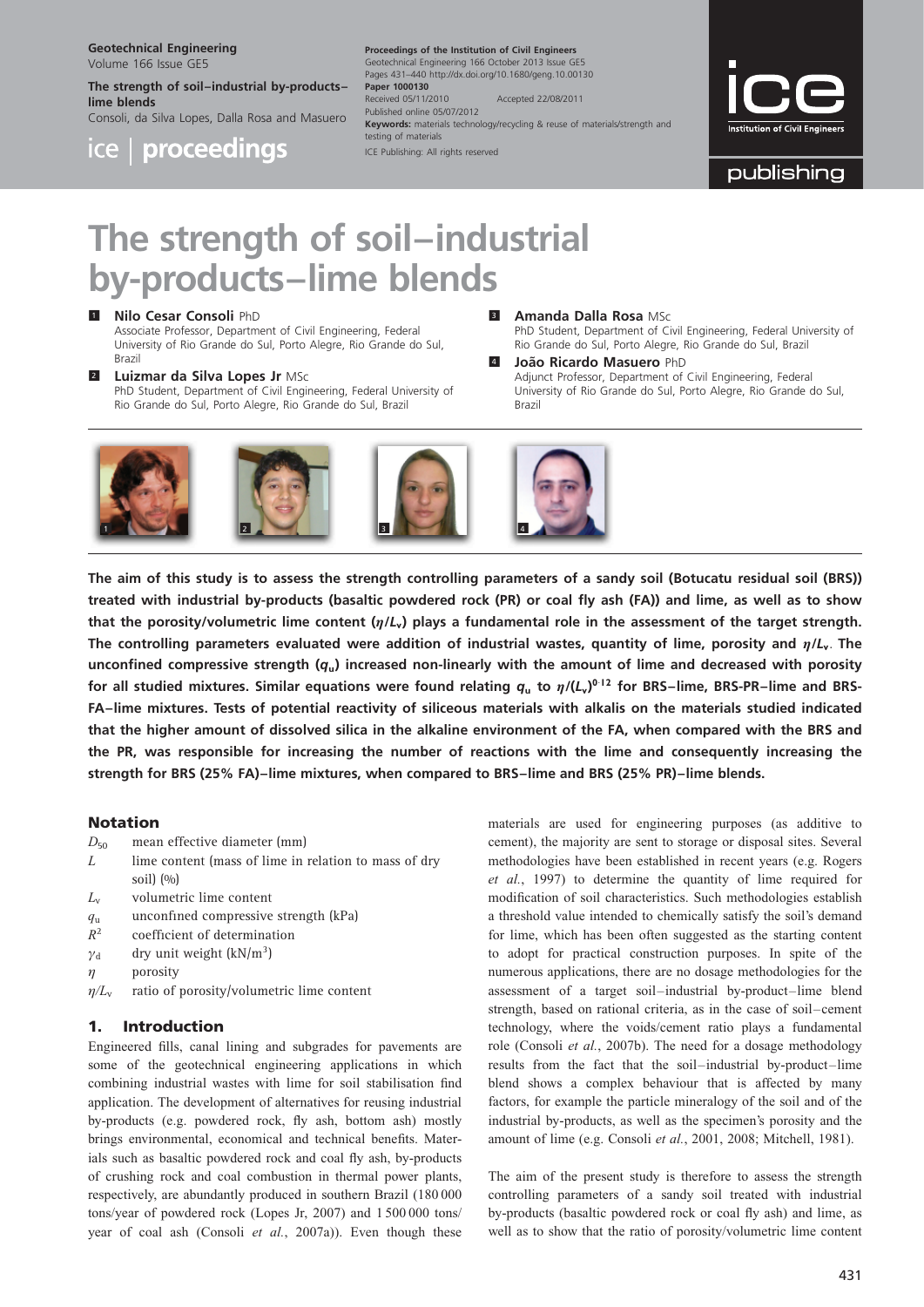$(\eta/L_v)$  plays a fundamental role in determining the target strength. The controlling parameters evaluated were addition of the industrial by-product (powdered rock or fly ash), quantity of lime, porosity and  $\eta/L_v$ . The physical–chemical mechanisms of both the short- and long-term reactions involved in lime stabilisation of soil mixtures have been extensively described in the literature during the last few decades (e.g. Ingles and Metcalf, 1972; TRB, 1987). The focus here was therefore on the long-term effects (90 days of curing) of the lime addition on the unconfined compressive strength of the soil–industrial by-products mixtures.

## 2. Experimental programme

The experimental programme was carried out in three parts. First, the geotechnical properties of the sandy soil, basaltic powdered rock, coal fly ash and lime were characterised. Next, the minimum amount of lime required for full stabilisation, based on the modified initial consumption of lime (ICL) method (Rogers et al., 1997) was established. Then a number of unconfined compression tests and measurements of matric suction were carried out as discussed below.

## 2.1 Materials

The Botucatu residual soil (BRS) used in the present study was derived from weathered Botucatu sandstone and was obtained from the region of Porto Alegre, in southern Brazil. The results of the soil characterisation tests are shown in Table 1 and the grain size curve is shown in Figure 1. The soil was classified as clayey sand (SC) according to the Unified Soil Classification System. A chemical analysis showed that the studied soil was 62.5% silica (SiO<sub>2</sub>), 29.9% alumina (Al<sub>2</sub>O<sub>3</sub>), 5.6% iron (III) oxide (Fe<sub>2</sub>O<sub>3</sub>) and 0.7% potassium oxide (K<sub>2</sub>O). X-ray diffraction showed that the fine portion was predominantly kaolinite. The soil pH was 5. 2. Following ASTM standard C 289-07 (ASTM, 2010) to determine the BRS potential reactivity of siliceous aggregates  $(SiO<sub>2</sub>)$  with alkalis, it was found that the amount of dissolved silica was approximately 16 mmol/l.

A basalt rock crusher plant situated in close proximity to Porto



Figure 1. Grain size distribution of BRS, powdered rock and fly ash

Alegre has as by-product a fine, powdered rock (PR) that was selected for the present study. The grain size distribution curve is presented in Figure 1 and physical properties of the sample collected for the experimental programme are presented in Table 1. PR is classified as lean clay (CL) according to the Unified Soil Classification System. Chemical analysis showed that the powdered rock was 54.1% silica (SiO<sub>2</sub>), 12.0% alumina (Al<sub>2</sub>O<sub>3</sub>), 15.7% iron (III) oxide (Fe<sub>2</sub>O<sub>3</sub>), 10<sup>.</sup>0% calcium oxide (CaO), 4.9 % magnesium oxide (MgO),  $2.3\%$  sodium oxide (Na<sub>2</sub>O) and  $1.0\%$  potassium oxide  $(K_2O)$ . X-ray diffraction showed that the fine portion was predominantly albite (plagioclase feldspar mineral). The PR pH was approximately 9.6. Regarding PR potential reactivity of siliceous aggregates with alkalis, the amount of dissolved silica was approximately 247 mmol/l.

The fly ash (FA) selected (type F according to ASTM C 618-98 (ASTM, 1998)) was a residue of burning coal in a thermal power station, located close to Porto Alegre. The results of the FA characterisation tests are presented in Table 1 and the grain size curve is shown in Figure 1. The material is non-plastic. The FA is

| Properties                                   | <b>BRS</b>          | Powdered<br>rock (PR) | Fly ash<br>(FA) |
|----------------------------------------------|---------------------|-----------------------|-----------------|
| Liquid limit                                 | 25%                 | 28%                   |                 |
| Plastic limit                                | 17%                 | 20%                   |                 |
| Plastic index                                | 8%                  | 8%                    | Non-plastic     |
| Specific gravity                             | 2.64                | 3.33                  | 2.28            |
| Medium sand (0.2 mm $<$ diameter $<$ 0.6 mm) | 16.2%               | $1.9\%$               | $1.0\%$         |
| Fine sand (0.06 mm $<$ diameter $<$ 0.2 mm)  | 45.4%               | 38.4%                 | 13.6%           |
| Silt (0.002 mm $<$ diameter $<$ 0.06 mm)     | 33.4%               | 57.5%                 | 84.9%           |
| Clay (diameter $< 0.002$ mm)                 | $5.0\%$             | $2.2\%$               | $0.5\%$         |
| Effective diameter $(D_{50})$                | $0.12 \, \text{mm}$ | $0.03$ mm             | $0.018$ mm      |
| Uniformity coefficient                       | 45.7                | $9-0$                 | $1-7$           |

Table 1. Physical properties of soil sample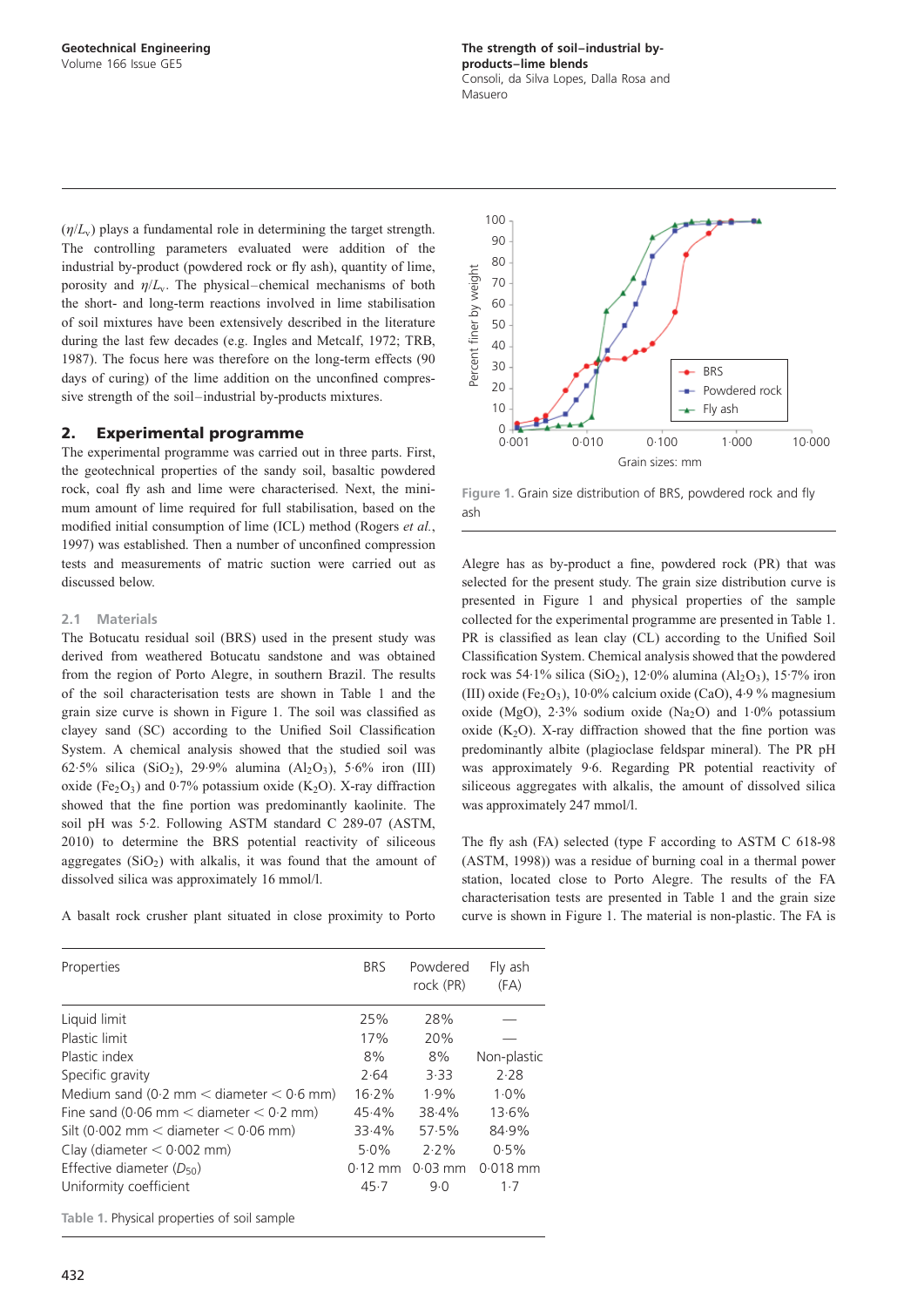classified as silt (ML) according to the Unified Soil Classification System. A chemical analysis showed that the fly ash was 65.2% silica  $(SiO<sub>2</sub>)$ , 23.3% alumina  $(Al<sub>2</sub>O<sub>3</sub>)$ , 6.1% iron (III) oxide  $(Fe<sub>2</sub>O<sub>3</sub>)$ , 0.8% calcium oxide (CaO) and 0.1% sulfate (SO<sub>3</sub>). X-ray diffraction showed that the material was composed of predominantly amorphous minerals. The fly ash pH was approximately 8. 3. Regarding FA potential reactivity of siliceous aggregates with alkalis, the amount of dissolved silica was 611 mmol/l.

Dry hydrated lime  $(Ca(OH)_2)$  was used as the cementing agent. Its slow gain of strength required the adoption of 90 days as the curing time. The specific gravity of the lime grains was 2. 49.

For the characterisation tests, distilled water was used, but for moulding specimens for the compression tests tap water was used.

#### 2.2 Methods

The minimum percentage of lime (in terms of dry unit weight of soil) adopted in this work was established using the modified initial consumption of lime (ICL) method (Rogers et al., 1997). It was based on the interpretation of pH tests carried out on mixtures of soil with lime added and water (proportions of 1:3, i.e. one part (soil plus lime) to three parts (water)). Figure 2(a) shows results of BRS pH variation with lime addition. It can be observed that a minimum amount of lime of 3% was necessary to reach a pH similar to the standard (lime–water mixture) solution. Figure 2(b) shows results of BRS + 25% PR mixture pH variation with lime addition. It can be seen that for this mixture as well, 3% lime was the required percentage to reach a pH similar to the standard solution. Finally, Figure 2(c) shows results of BRS + 25% FA mixture pH variation with lime addition. Again, for this mixture 3% lime was the required percentage to reach a pH similar to the standard solution. So, based on these results, 3% of lime is the minimum amount of lime chosen for all of the mixtures studied (BRS, BRS (25% PR) and BRS (25% FA)), as well as 5%, 7%, 9% and 11%, which were chosen considering international experience with combined soil–fly ash–lime (Consoli et al., 2001, 2008; Mitchell, 1981).

## 2.3 Moulding and curing of specimens

For the unconfined compression tests cylindrical specimens, 50 mm in diameter and 100 mm high, were used. After the soil, powdered rock (when applicable), fly ash (when applicable), lime and water had been weighed, the soil (mixed with powdered rock or fly ash, as appropriate) and the lime were mixed until the mixture acquired a uniform consistency. Water was then added, continuing the mixture process until a homogeneous paste was created. The amount of lime for each mixture was calculated based on the mass of dry soil plus fly ash and the target moisture content. After mixing sufficient material for one specimen, the mixture was stored in a covered container to avoid moisture losses before subsequent compaction. The time used to prepare, mix and compact was always less than 1 h. Two small portions of the mixture were also taken for moisture content determination.



Figure 2. Results of ICL tests for (a) BRS; (b) BRS (25% PR); (c) BRS (25% FA)

Next, following the undercompaction method proposed by Ladd (1978), each mixture was compacted in three layers into a 50 mm diameter cylindrical split-mould, to a target dry density. The top of each layer was slightly scarified. After the moulding process, the specimen was immediately extracted from the split mould, and its weight, diameter and height were measured to within an accuracy of 0. 01 g and 0. 1 mm. The samples were then placed within plastic bags to avoid significant variations of moisture content. These were cured in a humid room at  $23^{\circ}C \pm 2^{\circ}C$  and relative humidity above 95% for 89 days. The samples were considered suitable for testing if they met the following tolerances: dry density within  $\pm 1\%$  of the target value; moisture content within  $\pm 0.5\%$  of the target value; diameter within  $\pm 0.5$  mm and height within  $\pm 1$  mm.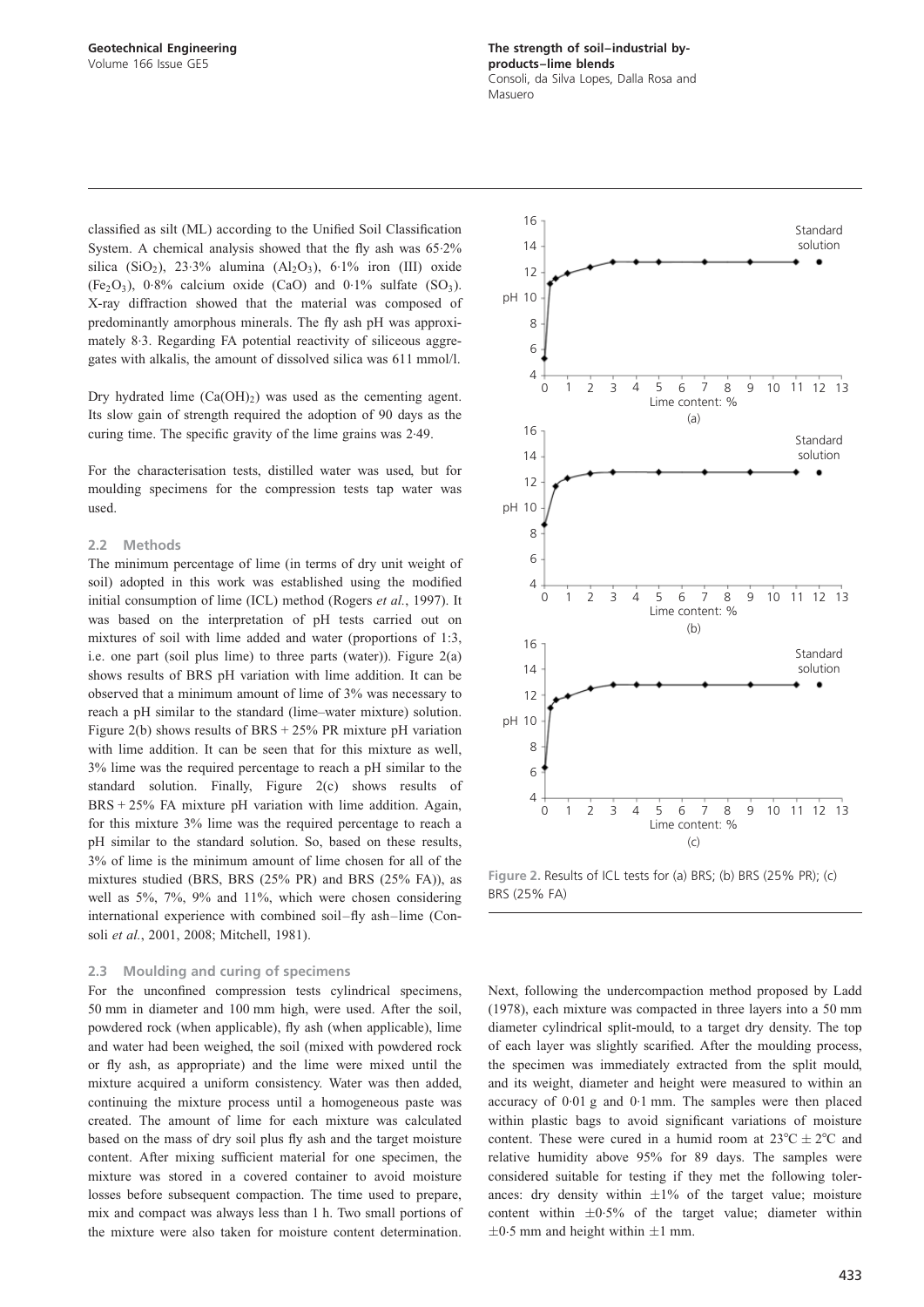It is important to point out that the dry density of the specimens was calculated as the dry mass of the soil, powdered rock or fly ash (when applicable) and lime divided by the total volume of the sample. As the specific gravity of the lime is 2. 49, of the powdered rock is 3.33, of the fly ash is 2.28 and of the soil is 2.64, for the calculation of void ratio and porosity, a composite specific gravity based on the soil, powdered rock or fly ash (when applicable) and lime percentages in the specimen was used.

#### 2.4 Unconfined compression tests

An automatic loading machine, with maximum capacity of 50 kN and proving rings with capacities of 10 and 50 kN and resolutions of 0. 005 and 0. 023 kN, respectively, were used for the unconfined compression tests. The displacement rate adopted was 1. 14 mm/ min. After curing in a humid room for 89 days, the specimens were submerged in a water tank for 24 h for saturation and to minimise suction, bringing the total curing time to 90 days. The water temperature was maintained at  $23^{\circ}C \pm 2^{\circ}C$ . Immediately before the test, the specimens were taken out of the tank and dried superficially with an absorbent cloth. Then, the unconfined compression test was carried out and the maximum load reached by the specimen recorded. As acceptance criteria, it was stipulated (Consoli et al., 2010) that the individual strengths of three specimens, moulded with the same characteristics, should not deviate by more than 10% from the mean strength.

#### 2.5 Matric suction measurement

At their moulding moisture contents all the specimens tested were in an unsaturated state and a certain level of suction may have been present; the aim of the suction measurements was to verify its magnitude and examine if there was significant variation between specimens of different porosities and cement contents. The measured suction was matric suction arising from capillary forces inside the sample. It was measured using the filter paper technique (Marinho, 1995). The filter paper used was Whatman no. 42. Its initial moisture content, in the air-dried state, is approximately 6%, which allows measurements of suction from zero to 29 MPa. The calibration equations for this filter paper are those presented by Chandler et al. (1992). The matric suction measurements were performed on samples after failure in unconfined compression tests.

## 2.6 Unconfined compression tests programme

The unconfined compression tests programme was elaborated in such a way as to evaluate, separately, the influences of the powdered rock (PR) or fly ash (FA) quantity, the lime content, the porosity and the voids/lime ratio on the mechanical strength of the BRS–lime, BRS (25% PR)–lime and BRS (25% FA)–lime mixtures. The moulding points were chosen considering dry densities of 14, 15, 16 and  $17 \text{ kN/m}^3$ , for BRS and BRS (25% FA) mixtures and 16, 17, 18 and  $18.8 \text{ kN/m}^3$ , for BRS (25% PR) mixture, all with the same moisture content of  $14\% \pm 0.5\%$ . The amounts of powdered rock and fly ash used in this work (25%) fall into the interval suggested by TRB (1987) for fly ash and were defined according to regional practice, following compaction difficulties found using higher amounts of fly ash. Each moulding point was moulded with different lime percentages: 3, 5, 7, 9 and 11%. Because of the typical scatter of data for unconfined compression tests, for each point three specimens were tested.

# 3. Results

## 3.1 Effect of the powdered rock/fly ash inclusion, lime content and porosity

Results of unconfined compression tests for BRS–lime, BRS (25% PR)–lime and BRS (25% FA)–lime are presented in Figures  $3(a)$ ,  $3(b)$  and  $3(c)$  respectively. Each figure presents results considering dry densities in the range  $14-18.8$  kN/m<sup>3</sup> and lime contents from 3% to 11%. The inclusion of 25% PR increased the unconfined compressive strength  $(q_u)$  for any given density and lime content. However, the inclusion of 25% FA dramatically increased the  $q_u$  values. Non-linear relationships between  $q_u$  and lime content can be observed for the BRS–lime, BRS (25% PR)–lime and BRS (25% FA)–lime mixtures.

To explain differences in the results when using lime on BRS, BRS (25% PR) and BRS (25% FA), it is important to point out that the fine portion of BRS consists predominantly of kaolinite minerals, while PR has albite minerals and FA was mainly composed of amorphous minerals. Chemically the three are mainly siliceous. After 90 days of curing, pozzolanic reactions between lime and the fine particles will have occurred (not necessarily to completion). Such reactions occur because silica within the soil/powdered rock/fly ash structure reacts with water and lime to form calcium silicate hydrate gel, which subsequently precipitates to bind the structure together. The potential reactivity of siliceous materials with alkalis was found to be lowest for BRS (amount of dissolved silica 16 mmol/l) resulting in small strengths for the BRS–lime mixtures, average for PR (amount of dissolved silica 247 mmol/l) resulting in average strengths for BRS (25% PR)–lime mixtures and high for FA (amount of dissolved silica 611 mmol/l) resulting in quite high strengths for BRS (25% FA)–lime mixtures.

Figures  $4(a)$ ,  $4(b)$  and  $4(c)$  show how porosity affects the unconfined compressive strength of the BRS–lime, BRS (25% PR)–lime and BRS (25% FA)–lime mixtures, respectively. The unconfined compressive strength increases non-linearly with the reduction in porosity of all compacted mixtures studied. This beneficial effect of a decrease in porosity has been reported by several researchers (e.g. Consoli et al., 2006, 2007b, 2009). The mechanism by which the reduction in porosity influences the mixture strength is related to the existence of a larger number of contacts between particles.

The process of submerging the specimens for 24 h before the unconfined compression tests was found to be satisfactory to ensure a high and repeatable degree of saturation. For the three studied blends, an average degree of saturation of 89% was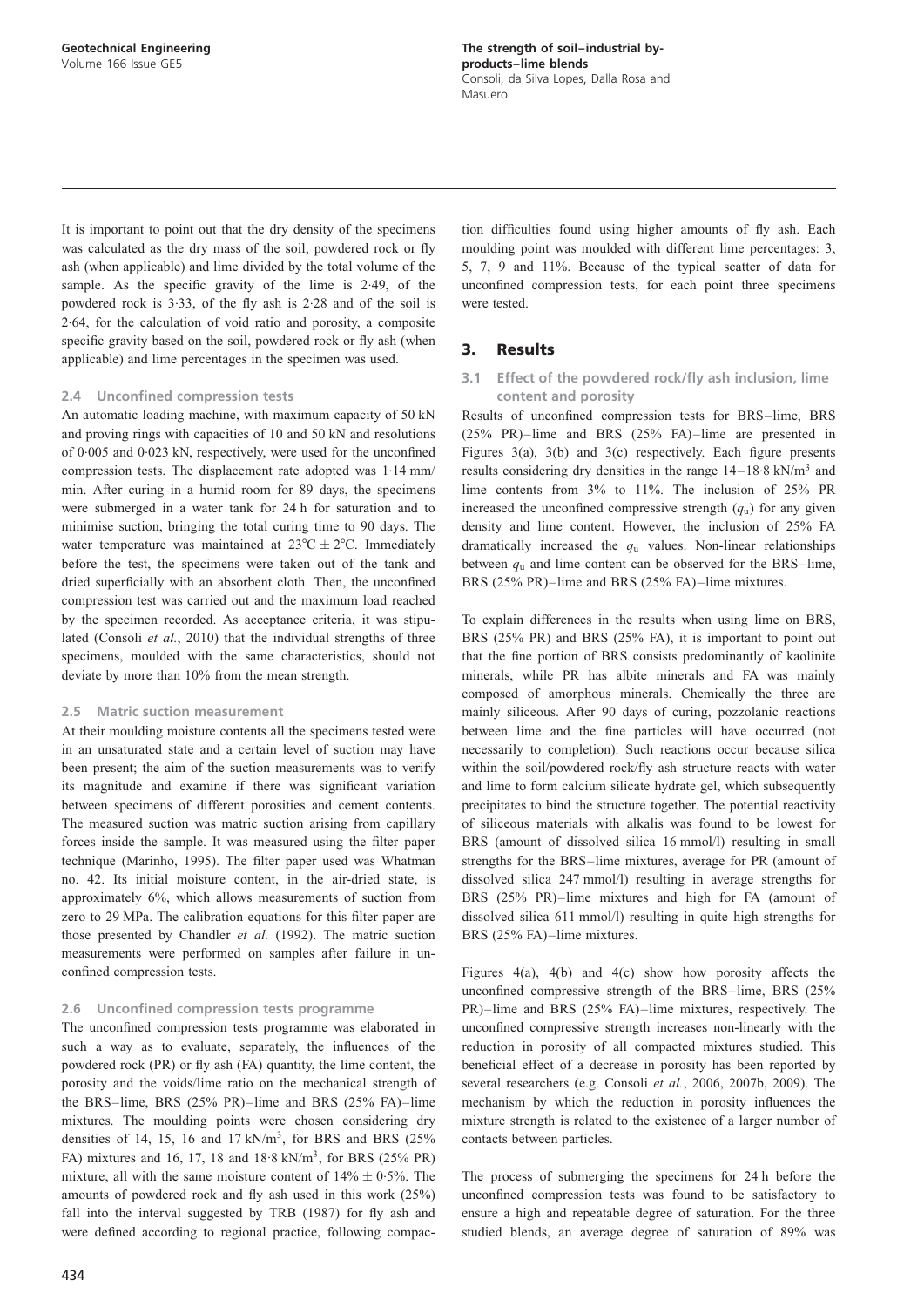

Figure 3. Variation of unconfined compressive strength with lime content: (a) BRS–lime specimens; (b) BRS (25% PR)–lime specimens; (c) BRS (25% FA)–lime specimens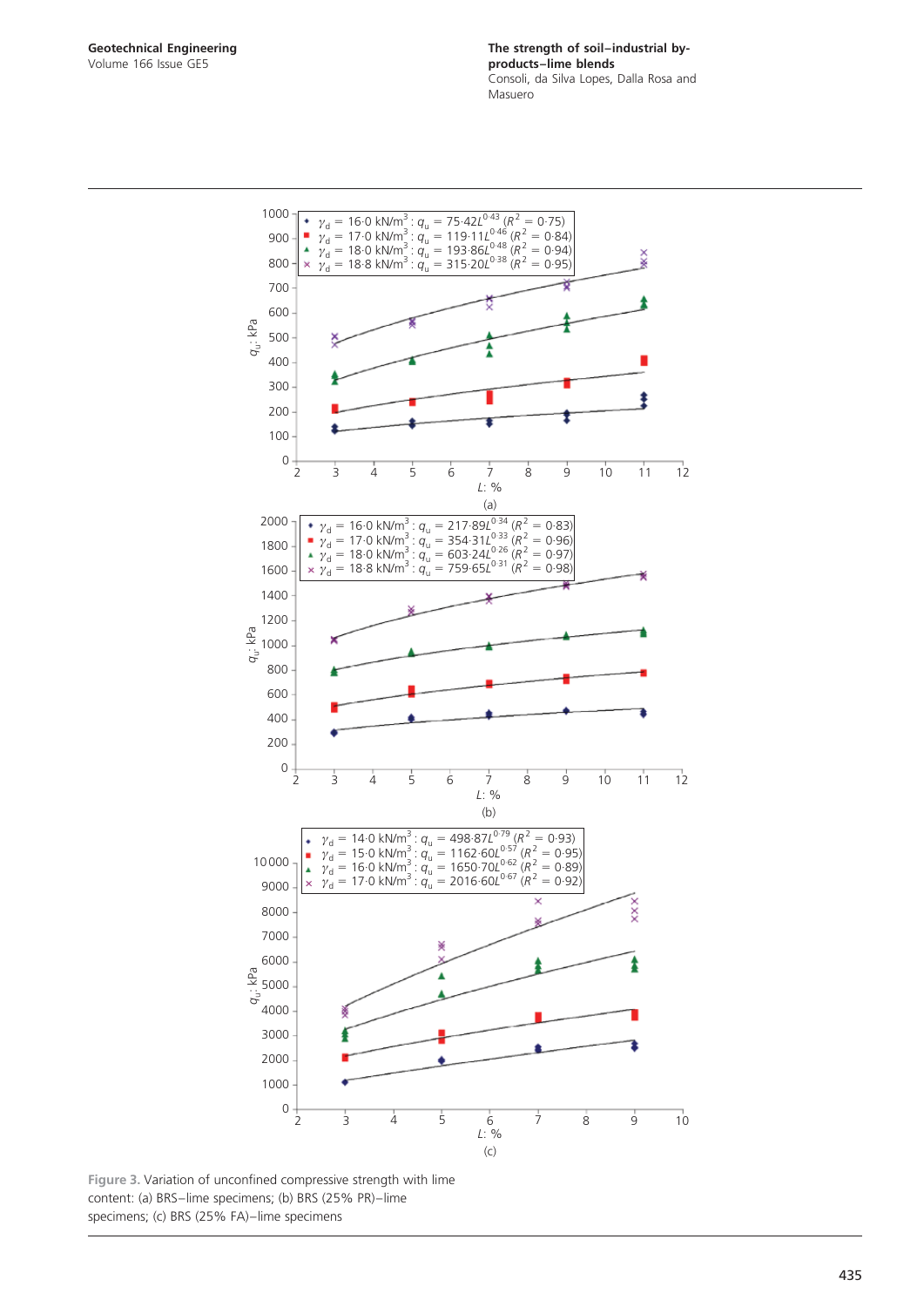

Figure 4. Variation of unconfined compressive strength with porosity: (a) BRS–lime specimens; (b) BRS (25% PR)–lime specimens; (c) BRS (25% FA)–lime specimens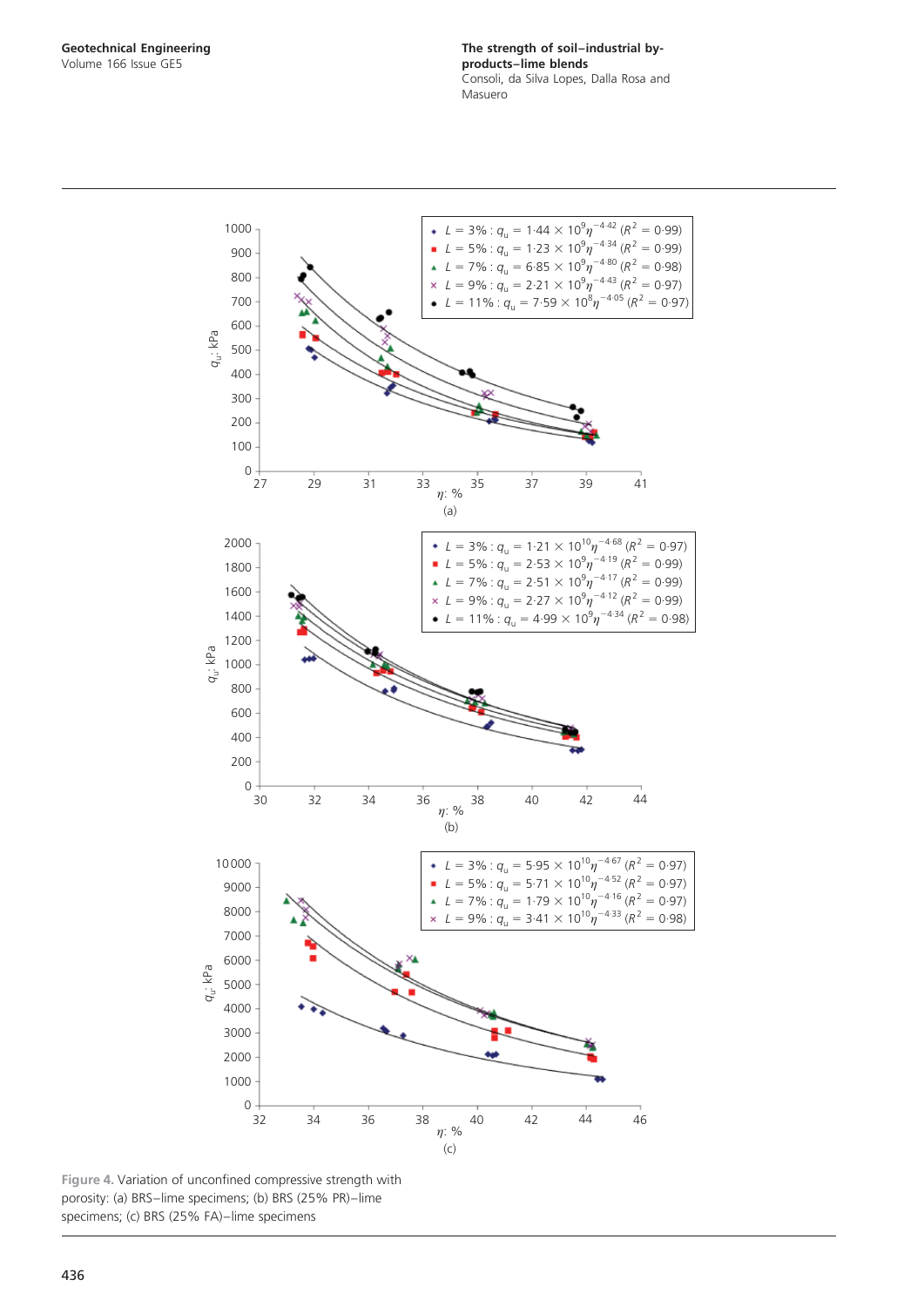obtained for specimens after submersion, irrespective of the initial porosity or cementitious material content. The values of suction measured were low, with values ranging from about  $1\%$ up to 5% of the unconfined compressive strength. These measurements were made on the samples after failure in the unconfined compression tests and are therefore likely to overestimate the real value, because there may have been a slight drying of the sample during the few minutes from the start of the test until the measurement was made. Since only small values of suction were measured relative to the respective unconfined compressive strength, suction was not taken into account in this analysis.

3.2 Effect of porosity/volumetric lime content ratio Figure 5 shows the relation between unconfined compressive strength  $(q_u)$  and the porosity/volumetric lime content  $(\eta/L_v)$ , defined by Equation 1

|    | Porosity                |  |
|----|-------------------------|--|
| Lv | Volumetric lime content |  |

Figures 5(a), 5(b) and 5(c) present how  $\eta/L_v$  affects the  $q_u$  of the BRS–lime, BRS (25% PR)–lime and BRS (25% FA)–lime, respectively. For the three blends studied, specimens have different lime content and porosities. It can be seen that in all cases there is no unique relation between  $q_u$  and the  $\eta/L_v$  ratio.

In dividing the porosity by the volumetric lime content, it has been assumed that an increase in the porosity of the mixture could be counteracted by a proportional increase in the volumetric lime content, keeping the unconfined compressive strength unchanged. Actually, in order to keep the same  $q_{\rm u}$ , a power needed to be applied to one of the variables  $(\eta, L_v)$  to make compatible the effects of its variation on  $q_u$ . It was found that by applying a power of 0.12 on the parameter  $L<sub>v</sub>$  for all mixtures studied, a good agreement to the unconfined compressive strength data was found, as presented in Figures 6(a)–6(c). A good agreement between  $q_u$  and  $\eta/(L_v)^{0.12}$  was found using a power relationship (Equations 2–4)

$$
q_u \text{ (kPa)} = 2.17 \times 10^8 \left[ \frac{\eta}{(L_v)^{0.12}} \right]^{-4.00}
$$
  
2. for BRS–lime mixtures  $(R^2 = 0.96)$ 

$$
q_u
$$
 (kPa) = 6.41 × 10<sup>8</sup>  $\left[ \frac{\eta}{(L_v)^{0.12}} \right]^{-4.00}$   
3. for BRS (25% PR)-lime mixtures ( $R^2 = 0.94$ )



Figure 5. Variation of unconfined compressive strength with porosity/volumetric content of lime: (a) BRS–lime specimens; (b) BRS (25% PR)–lime specimens; (c) BRS (25% FA)–lime specimens

$$
q_u
$$
 (kPa) = 47.80 × 10<sup>8</sup>  $\left[ \frac{\eta}{(L_v)^{0.12}} \right]^{-4.00}$   
4. for BRS (25% FA)-lime mixtures ( $R^2 = 0.94$ )

# 4. Discussion

The results presented above indicate the existence of unique and distinct relationships for the compacted BRS–lime, BRS (25%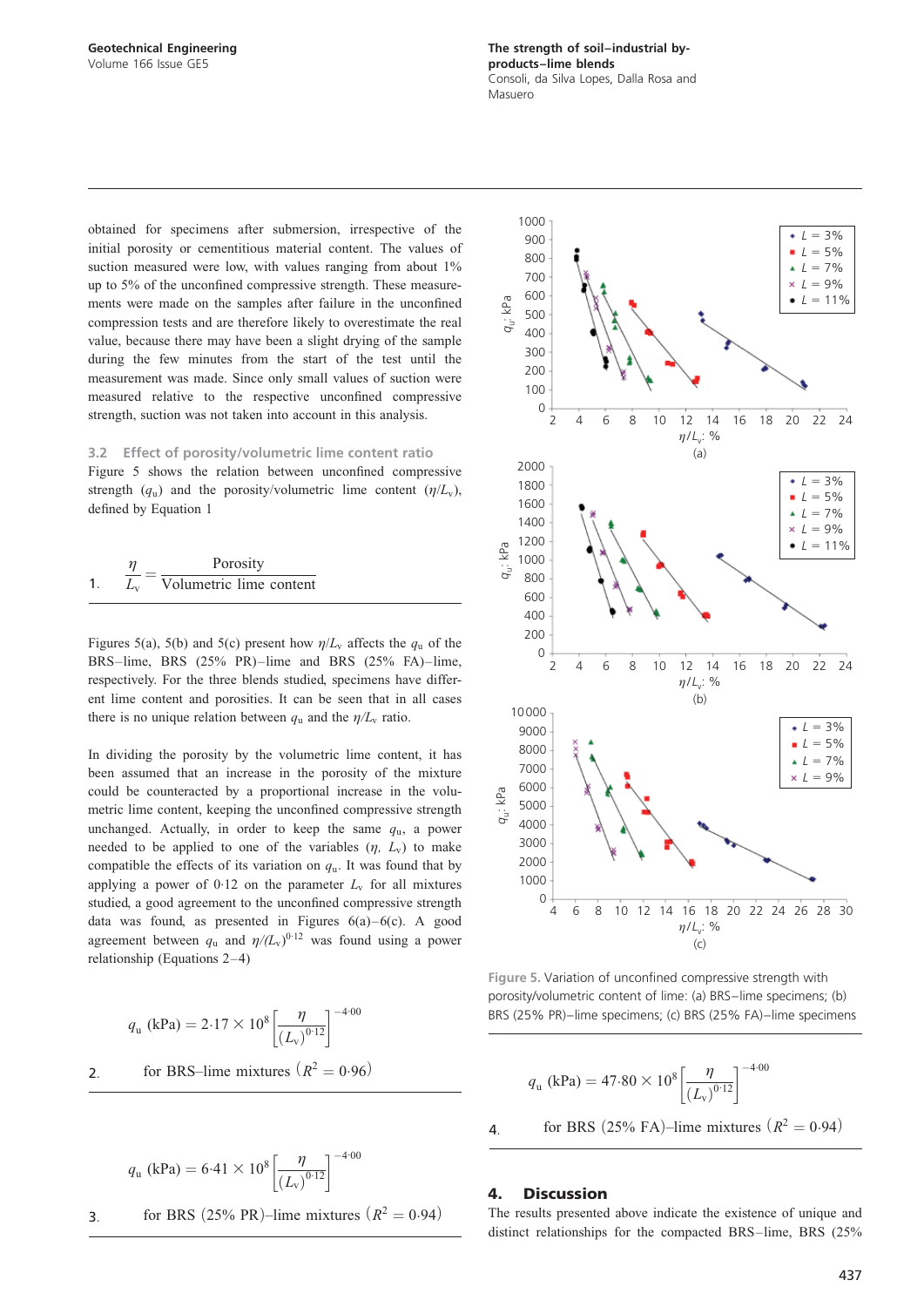

Figure 6. Variation of unconfined compressive strength with adjusted porosity/volumetric content of lime: (a) BRS–lime specimens; (b) BRS (25% PR)–lime specimens; (c) BRS (25% FA)– lime specimens

PR)–lime and BRS (25% FA)–lime mixtures studied in the current research (see Figure 7). Comparing Equations 2, 3 and 4, it can be seen that  $q_u$  has a linear relationship with  $[\eta/(L_v)^{0.12}]^{-4.00}$  for the three blends (BRS–lime, BRS (25%) PR)–lime and BRS (25% FA)–lime) and the inclusion of PR or FA has only the effect of changing the gradient.

So, for the mixtures studied in the present research, it can be concluded that the minerals contained in the basaltic powdered rock and in coal fly ash, when compared to the minerals in the BRS, have more effective reactions with lime, consequently increasing strength. Basaltic powdered rock has a smaller amount of dissolved silica in the alkaline environment than the coal fly ash, but more than the sandy soil. Consequently, soil specimens treated with powdered rock and lime form more calcium silicate hydrate gel (which subsequently crystallises to bind the structure together) than soil–lime and less than soil–coal fly ash–lime blends, resulting in relatively high strengths for BRS (25% FA)– lime mixtures, average strengths for BRS (25% PR)–lime mixtures and lower strengths for BRS–lime mixtures. Equations 2, 3 and 4 show a consistent relationship between unconfined compressive strength and the porosity/volumetric lime content ratio; the difference being a single constant that probably depends on the effectiveness of the mixture's reaction with lime. Further studies are required, expanding the testing programme to other curing periods, residues, soils and limes, in order to check the possibility of generalisation of the present findings. This may enable prediction of unconfined compressive strength of a soil– industrial by-product–lime blend based on porosity, volumetric lime content and amount of dissolved silica.

Equations 2, 3 and 4 can be used as dosage relationships. For any one of the mixtures studied, there are several technical ways of reaching a  $q_u$  target value for a given project: porosity adjustment and/or lime content change, always using larger amounts than the minimum required following the ICL modified method. The results presented in this paper therefore suggest that the engineer can choose (using BRS with or without inclusion of PR or FA, depending on the availability of a given industrial by-product nearby) the amount of lime and the compaction effort appropriate to provide a combination that meets the strength required by the project at the optimum cost. The best option might change from situation to situation, depending on availability of equipment to transfer high compaction energy, costs of lime and availability of PR or FA nearby.

Although this work may appear specific to materials found in the region of Porto Alegre, what has been presented is a methodology and an empirical framework that may be used to derive equations of similar form for any project. Once a suite of simple experiments has defined the governing equations, unconfined compressive strengths may be predicted for any value of lime content or porosity, aiding in the design and field control of soil– industrial by-product–lime layers. If poor compaction of a layer has been recognised, it can be readily taken into account in the design, identifying through Equations 2, 3 or 4, depending on the blending used, the  $q_u$  value that will be achieved, and adopting corrective measures accordingly.

# 5. Conclusion

An extensive laboratory testing programme was used to evaluate the strength controlling parameters of a sandy soil mixed with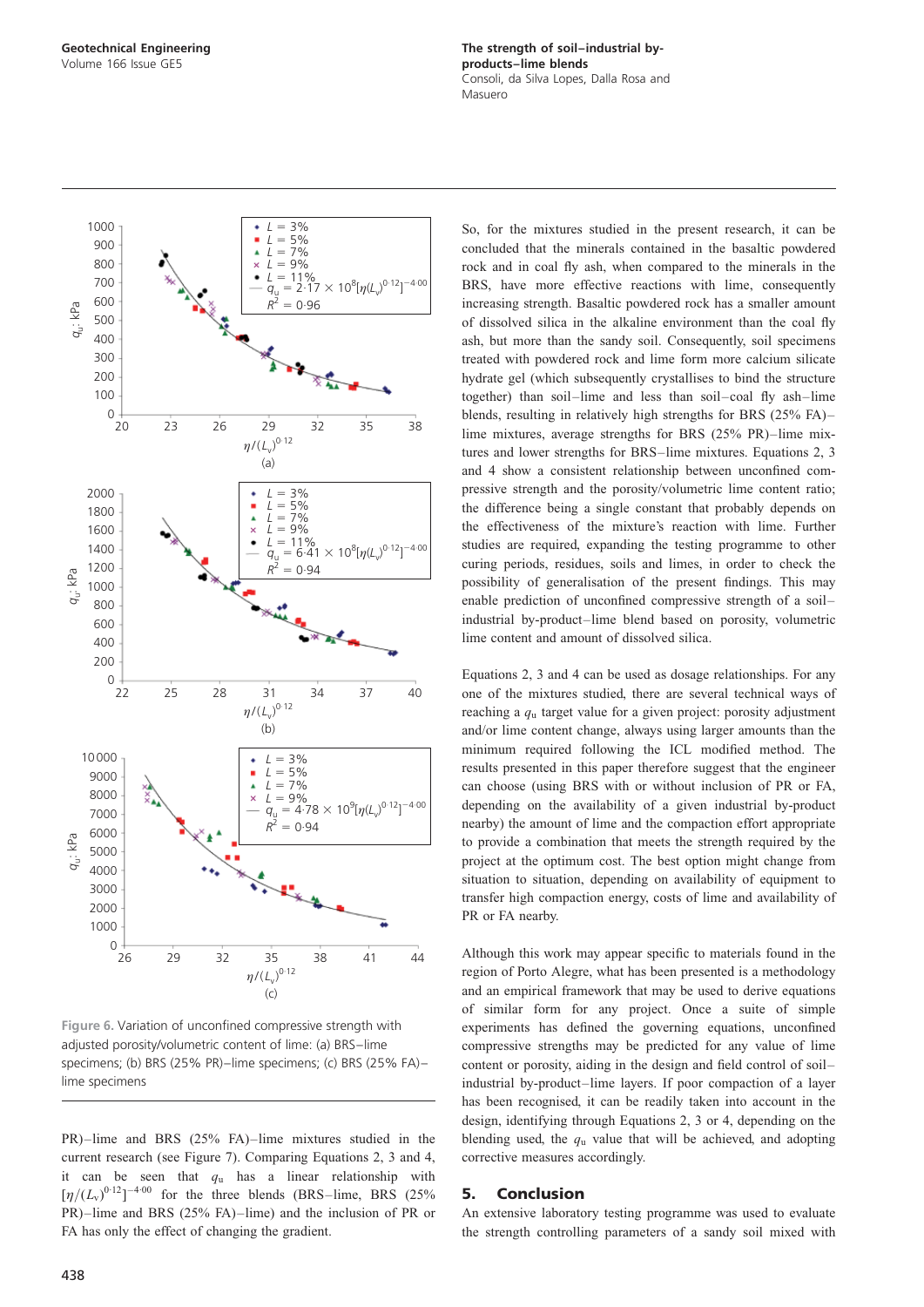

Figure 7. Variation of unconfined compressive strength with adjusted porosity/volumetric content of lime (curves adjusted for BRS–lime specimens, BRS (25% PR)–lime specimens and BRS (25% FA)–lime specimens)

industrial by-products (basaltic powdered rock or coal fly ash) and lime, as well as to show that the porosity/volumetric lime content  $(\eta/L_v)$  plays a fundamental role in the assessment of the target strength. The observations and conclusions can be summarised as follows.

- $\blacksquare$  The potential reactivity of siliceous aggregates (SiO<sub>2</sub>) with alkali, measured by the amount of dissolved silica in an alkaline environment, was found to be lowest for the BRS, average for PR and relatively high for FA. Consequently, soil specimens mixed with fly ash and lime (BRS (25% FA)– lime) form more calcium silicate hydrate gel (which subsequently crystallises to bind the structure together) than BRS (25% PR)–lime, which in its turn forms more calcium silicate hydrate gel than BRS–lime blends. This resulted in the BRS (25% FA)–lime blends having higher strengths than BRS (25% PR)–lime, which in its turn had higher strengths than BRS–lime mixtures.
- $\blacksquare$  The unconfined compressive strength increases non-linearly with the increase of lime content and the reduction of the porosity for all studied mixtures.
- Unique and distinct relationships between  $q_u$  and  $[\eta/(L_v)^{0.12}]^{-4.00}$  were found for the compacted BRS–lime, BRS (25% PR)–lime and BRS (25% FA)–lime mixtures. Even using the composition of three distinct materials (sandy soil, powdered rock and fly ash – BRS, BRS (25% PR) and BRS (25% FA)), the exponents 0.12 and 4.00 in the equations relating  $q_u$  to  $\eta/L_v$  were unique. Such uniqueness suggests that the exponents might even be a function of the lime

characteristics, but definitely are not a function of the soil– industrial by-product matrix (at least for the soil, powdered rock and fly ash used in the present work). Adding 25% PR or 25% FA to BRS has only the effect of changing the gradient of the linear relationship between  $q_u$  and  $[\eta/(L_v)^{0.12}]^{-4.00}$ , with the effectiveness of the reactions with lime being the controlling factor.

# Acknowledgement

The authors wish to express their gratitude to Brazilian MCT/ CNPq (projects Produtividade em Pesquisa, Edital Universal, PNPD and INCT-Reageo) for the financial support to the research group.

## **REFERENCES**

- ASTM (1998) ASTM C 618-98: Standard specification for coal fly ash and raw or calcined natural pozzolan for use as a mineral admixture in concrete. ASTM International, West Conshohocken, Philadelphia, PA, USA.
- ASTM (2010) ASTM C 289-07: Standard test method for potential alkali–silica reactivity for aggregates (chemical method). ASTM International, West Conshohocken, Philadelphia, PA, USA.
- Chandler RJ, Crilly MS and Montgomery-Smith G (1992) A lowcost method of assessing clay desiccation for low-rise buildings. Proceedings of the Institute of Civil Engineers – Civil Engineering 92(2): 82–89.
- Consoli NC, Prietto PDM, Carraro JAH and Heineck KS (2001) Behavior of compacted soil–fly ash–carbide lime mixtures.